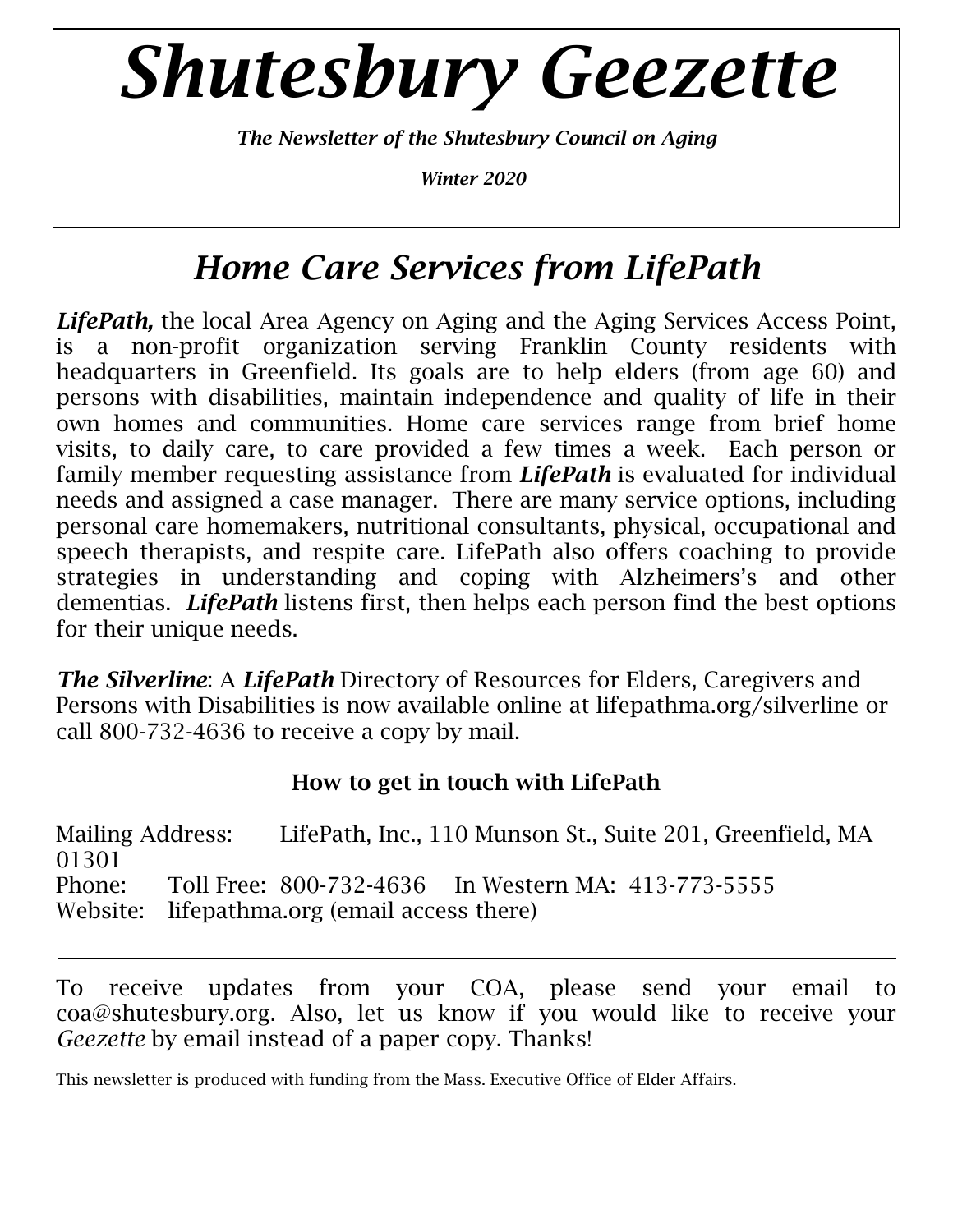# *Foot Care By Nurses*

The Foot Clinic is held on the **third Wednesday of each month** from 8:30am to 12noon. Next three months: Feb. 19, Mar. 18 and Apr. 15. Half-hour appointments include nail trim and massage. A donation of up to \$35.00 is appreciated. Call **413- 259-3796** for more information and to schedule an appointment. Transportation is available through the Med-Ride program and home visits can be arranged if needed.

## *Med-Ride Program*

The Shutesbury COA offers rides for many medical and dental appointments for those over 55 who are ambulatory and do not need either a walker or a wheelchair. This program is funded by a grant from the Mass. Executive Office of Elder Affairs. The area covered is Franklin, Hampshire and Hampden counties, as well as Orange and Athol. Call the COA at **413-259-3796** and leave a message. Two weeks' notice is appreciated.

## *2020 Census*

*You Count. Get Counted. Don't Miss It!!*

# *Monthly Community Potluck Lunch*

Usually held the first Tuesday of the month from 12-1pm in the Senior Lounge at Town Hall. The 5th of March 2020 is Super Tuesday, the Mass. Primary Election. So, the March potluck will be Mar. 10. Lunches for the following months will be Apr. 7 and May 5.

# *Library Programs of Interest*

## *Fitness Classes*

All classes are held at Town Hall, they are free and most are drop-in. Classes are ongoing and offered on a weekly basis.

Tuesdays, 9am **Strength Foundations**

Wednesdays, 9am **Gentle Yoga**

Wednesdays, 10:15am **Chair Yoga**

Thursdays, 9am **Advanced Strength Training** (by permission of instructor)

Thursdays, 10:15am **Therapeutic Yoga**

Fridays, 9am **Zumba Gold**

Saturdays, 10am **Strength Foundations**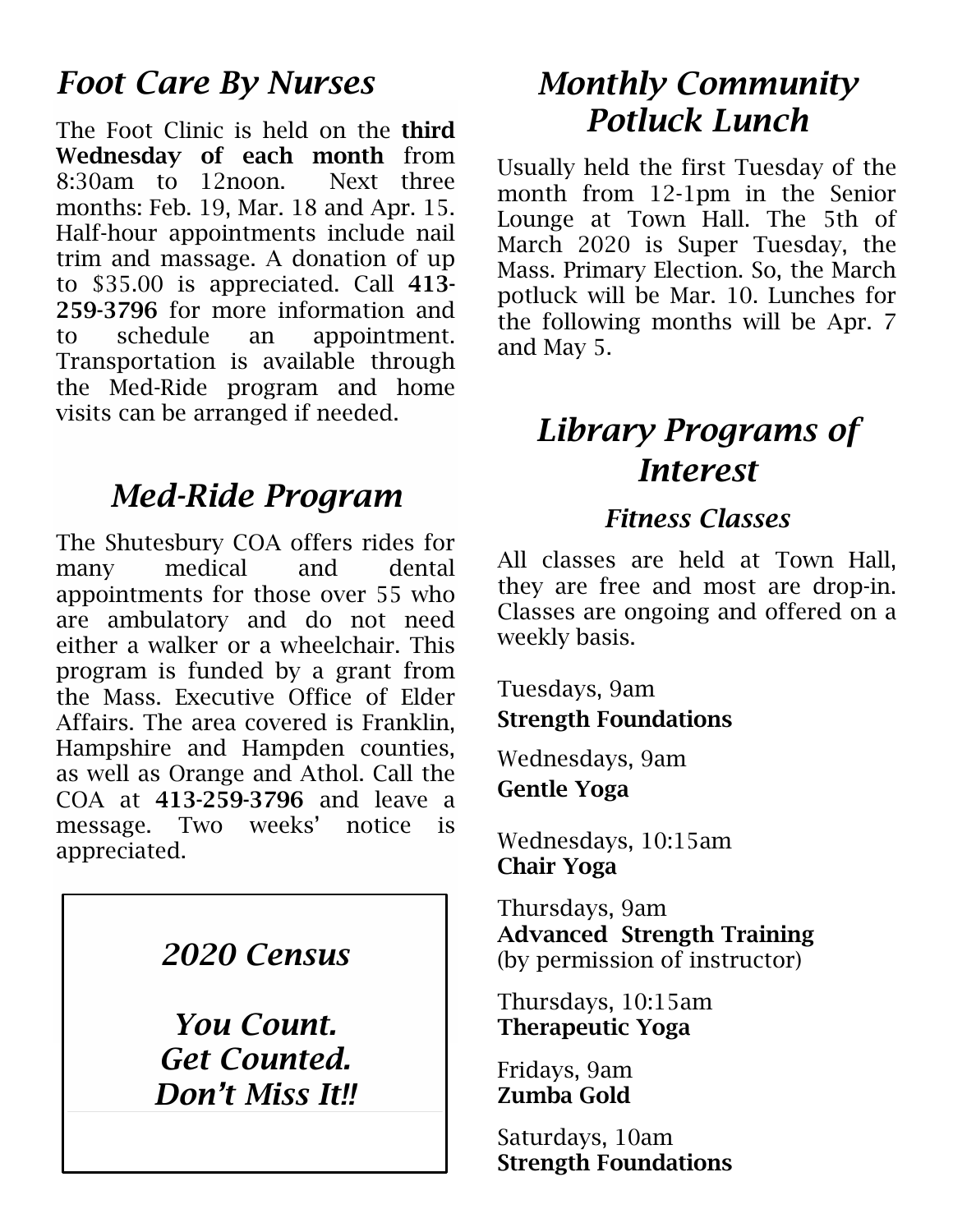## *Libraries in the Woods Community Read*

This spring, 20+ local public libraries are collaborating on a communitywide read of *Braiding Sweetgrass: Indigenous Wisdom, Scientific Knowledge and the Teachings of Plants by* Robin Wall Kimmerer.

The M.N. Spear Memorial Library has planned three programs related to the themes discussed in *Braiding Sweetgrass.*

#### **Bark Basket Making Workshop**

with Jennifer Lee Sunday, March  $15<sup>th</sup>$ , 10am - 3pm.

#### **Nipmuc history and culturalpolitical issues**

presented by Larry Spotted Crow Mann Tuesday, March 24<sup>th</sup>, 7pm.

#### **Tree Medicine Plant Walk**

with Jade Alicandro Mace of Milk & Honey Herbs Saturday, April 18<sup>th</sup>, 11:30am, Location TBA

#### **Visit the Library's website for updates and more information on Fitness and the Community Read:**

#### **https://sites.google.com/site/ mnspearmemoriallibrary/**

# *David Wheeler*

A resident of Shutesbury and an appointed member of the Council on Aging, David Wheeler died on December 30, 2019.

David had an intuitive gift for getting right to the point of issues. He often came away from COA meetings regretting that he had ruffled feathers, but he was open-minded, fun-loving and a good listener, which more than made up for any discomfort he might have caused.

He served on the Aging in Place Task Force which led to the formation of *Village Neighbors*. He also helped organize and presided at a fun, COAsponsored, Friday evening dinner with Bingo at the SAC.

Having lived with diabetes, he had an extensive knowledge and understanding of the disease. He was a member of the PFAC (Patient, Family Advisory Council) of Cooley Dickinson Hospital and shared his experience with others.

He is missed by his wife Rebecca, the rest of his family, and many friends for his kindness, quick wit, and contributions to the community. In the Spring, there will be a public event to celebrate his life.

At press time, we learned with sadness of the unexpected death of Andy Fairfield, husband of *Geezette* editor Sally Fairfield.